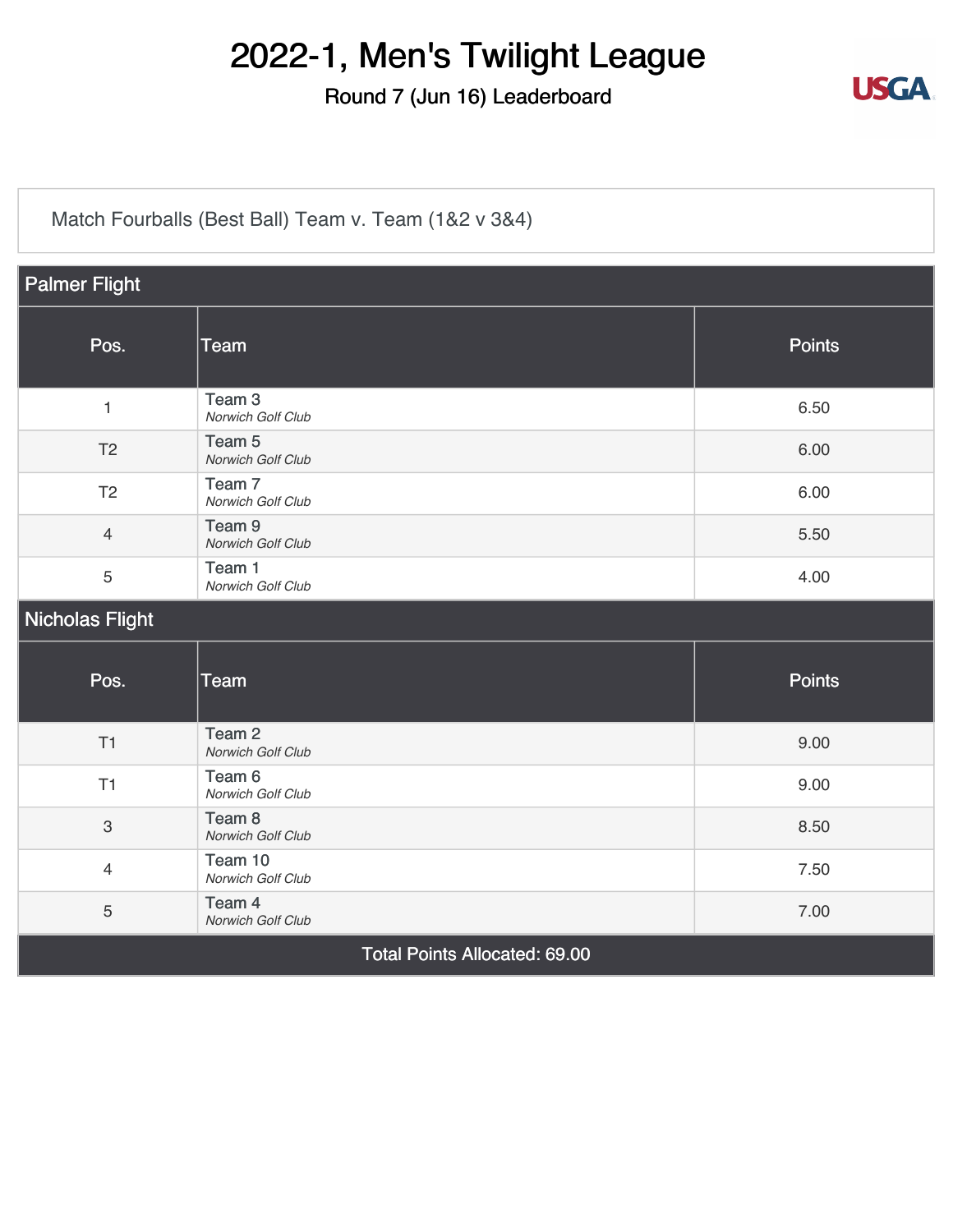Round 7 (Jun 16) Leaderboard



[Match Fourballs \(Best Ball\) Team v. Team \(1&2 v 3&4\) \(Thu, June 16\)](https://static.golfgenius.com/v2tournaments/8326500843822023416?called_from=&round_index=7)

| <b>Points</b>                        | <b>Players</b>                                                            | Match           | <b>Players</b>                                                             | <b>Points</b> |
|--------------------------------------|---------------------------------------------------------------------------|-----------------|----------------------------------------------------------------------------|---------------|
| 0.50                                 | Team 1 (Vegliante, Rick + Delaney, Jim)<br><b>Norwich Golf Club</b>       | <b>Tied</b>     | Team 5 (Carver, Roger + Sullivan, Jim)<br><b>Norwich Golf Club</b>         | 0.50          |
| 1.00                                 | Team 8 (Bonville, David + Watrous, Royal)<br><b>Norwich Golf Club</b>     | 2 & 1           | Team 2 (Menard, Timothy + LaRocca, Jack)<br>Norwich Golf Club              | 0.00          |
| 0.00                                 | Team 9 (Gaboury, Stephen + Nevins, Ed)<br><b>Norwich Golf Club</b>        | 4 & 3           | Team 10 (Gada, Thomas + Nunn, Steve)<br><b>Norwich Golf Club</b>           | 1.00          |
| 0.00                                 | Team 7 (Derosier, David + Schrader, Richard)<br><b>Norwich Golf Club</b>  | 1 <sub>up</sub> | Team 3 (Delaney, Daniel + Johnson,<br>Cameron)<br><b>Norwich Golf Club</b> | 1.00          |
| 0.00                                 | Team 9 (Selmanie, Frank + Carver, Larry)<br>Norwich Golf Club             | 1 up            | Team 10 (Estabrooks, Jim + Johanson, Norm)<br><b>Norwich Golf Club</b>     | 1.00          |
| 1.00                                 | Team 6 (Farrell, John + Hominski, Jon)<br><b>Norwich Golf Club</b>        | 4 & 2           | Team 4 (Tingley, Brian + Cervini, James)<br><b>Norwich Golf Club</b>       | 0.00          |
| 0.50                                 | Team 8 (Urushihara, Kenji + Shine, Kevin)<br><b>Norwich Golf Club</b>     | <b>Tied</b>     | Team 2 (Delucia, Paul + Stgeorge, Tom)<br><b>Norwich Golf Club</b>         | 0.50          |
| 1.00                                 | Team 6 (Bourdon, Norm + Jakubowski,<br>Bruce)<br><b>Norwich Golf Club</b> | 3 & 2           | Team 4 (Gilliard, Jason + Messier, David)<br><b>Norwich Golf Club</b>      | 0.00          |
| 0.00                                 | Team 7 (Pavan, Todd + Proctor, Dennis)<br><b>Norwich Golf Club</b>        | 1 up            | Team 3 (Hanrahan, Terry + Busca, Mickey)<br><b>Norwich Golf Club</b>       | 1.00          |
| 0.00                                 | Team 1 (Johnson, Scott + Carroll, Joe)<br><b>Norwich Golf Club</b>        | 4 & 2           | Team 5 (Viveiros, David + Records, Wayne)<br><b>Norwich Golf Club</b>      | 1.00          |
| <b>Total Points Allocated: 10.00</b> |                                                                           |                 |                                                                            |               |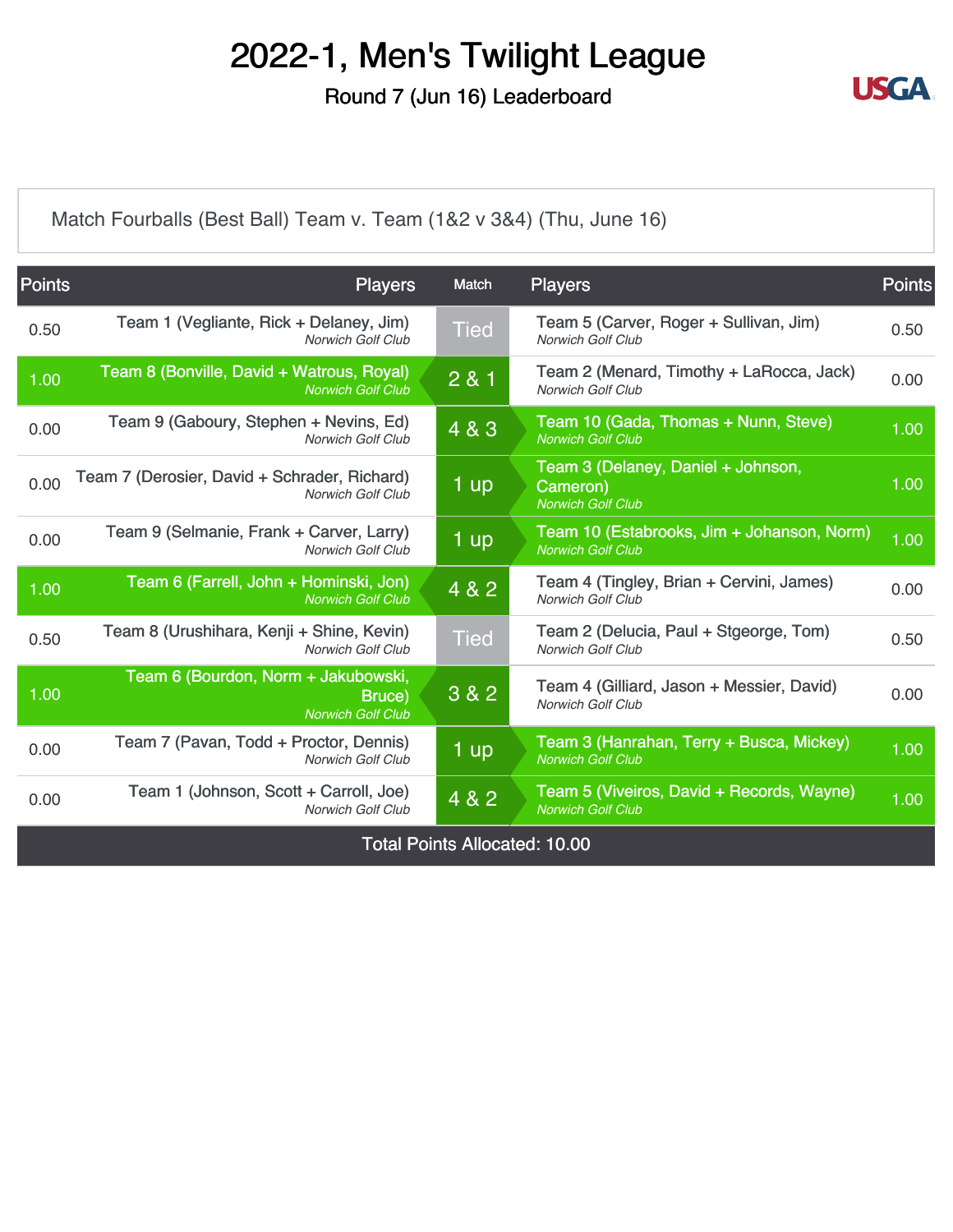#### Round 7 (Jun 16) Leaderboard



[Match Singles Team v. Team \(1v3 & 2v4\)](https://static.golfgenius.com/v2tournaments/8326500891972633342?called_from=&round_index=7)

| <b>Palmer Flight</b>           |                                        |               |  |
|--------------------------------|----------------------------------------|---------------|--|
| Pos.                           | <b>Team</b>                            | <b>Points</b> |  |
| $\mathbf{1}$                   | Team <sub>3</sub><br>Norwich Golf Club | 14.50         |  |
| $\overline{2}$                 | Team <sub>7</sub><br>Norwich Golf Club | 13.50         |  |
| $\mathbf{3}$                   | Team <sub>9</sub><br>Norwich Golf Club | 12.50         |  |
| $\overline{4}$                 | Team 5<br>Norwich Golf Club            | 10.50         |  |
| 5                              | Team 1<br>Norwich Golf Club            | 7.50          |  |
| <b>Nicholas Flight</b>         |                                        |               |  |
| Pos.                           | <b>Team</b>                            | <b>Points</b> |  |
| $\mathbf{1}$                   | Team <sub>2</sub><br>Norwich Golf Club | 18.50         |  |
| $\mathbf{2}$                   | Team 4<br>Norwich Golf Club            | 17.50         |  |
| $\mathbf{3}$                   | Team <sub>8</sub><br>Norwich Golf Club | 16.50         |  |
| $\overline{4}$                 | Team 6<br>Norwich Golf Club            | 14.50         |  |
| $\mathbf 5$                    | Team 10<br>Norwich Golf Club           | 12.50         |  |
| Total Points Allocated: 138.00 |                                        |               |  |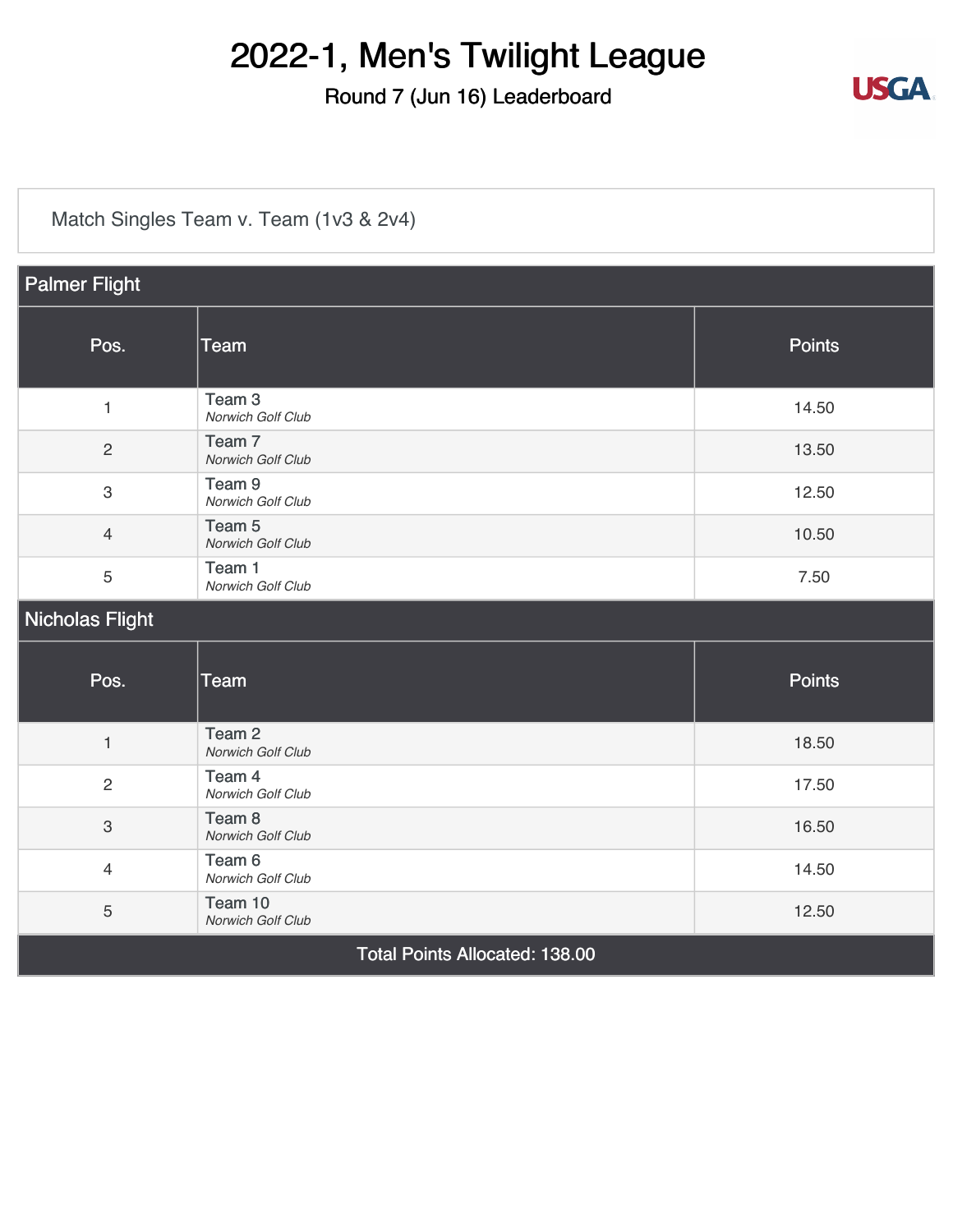Round 7 (Jun 16) Leaderboard



[Match Singles Team v. Team \(1v3 & 2v4\) \(Thu, June 16\)](https://static.golfgenius.com/v2tournaments/8326500910461125381?called_from=&round_index=7)

| <b>Points</b> | Player                                                 | Match          | Player                                                | <b>Points</b> |
|---------------|--------------------------------------------------------|----------------|-------------------------------------------------------|---------------|
| 0.00          | Team 1 (Vegliante, Rick)<br>Norwich Golf Club          | 1 up           | Team 5 (Carver, Roger)<br><b>Norwich Golf Club</b>    | 1.00          |
| 0.00          | Team 1 (Delaney, Jim)<br>Norwich Golf Club             | 281            | Team 5 (Sullivan, Jim)<br><b>Norwich Golf Club</b>    | 1.00          |
| 1.00          | Team 8 (Bonville, David)<br><b>Norwich Golf Club</b>   | $2$ up         | Team 2 (Menard, Timothy)<br>Norwich Golf Club         | 0.00          |
| 0.50          | Team 8 (Watrous, Royal)<br><b>Norwich Golf Club</b>    | <b>Tied</b>    | Team 2 (LaRocca, Jack)<br>Norwich Golf Club           | 0.50          |
| 0.50          | Team 9 (Gaboury, Stephen)<br><b>Norwich Golf Club</b>  | <b>Tied</b>    | Team 10 (Gada, Thomas)<br>Norwich Golf Club           | 0.50          |
| 0.00          | Team 9 (Nevins, Ed)<br><b>Norwich Golf Club</b>        | 5 & 3          | Team 10 (Nunn, Steve)<br><b>Norwich Golf Club</b>     | 1.00          |
| 1.00          | Team 7 (Derosier, David)<br><b>Norwich Golf Club</b>   | $2 \text{ up}$ | Team 3 (Delaney, Daniel)<br>Norwich Golf Club         | 0.00          |
| 0.00          | Team 7 (Schrader, Richard)<br>Norwich Golf Club        | 3 & 2          | Team 3 (Johnson, Cameron)<br><b>Norwich Golf Club</b> | 1.00          |
| 0.00          | Team 9 (Selmanie, Frank)<br><b>Norwich Golf Club</b>   | 2 up           | Team 10 (Estabrooks, Jim)<br><b>Norwich Golf Club</b> | 1.00          |
| 1.00          | Team 9 (Carver, Larry)<br><b>Norwich Golf Club</b>     | 3 & 2          | Team 10 (Johanson, Norm)<br>Norwich Golf Club         | 0.00          |
| 0.50          | Team 6 (Farrell, John)<br>Norwich Golf Club            | <b>Tied</b>    | Team 4 (Tingley, Brian)<br>Norwich Golf Club          | 0.50          |
| 1.00          | Team 6 (Hominski, Jon)<br><b>Norwich Golf Club</b>     | 4 & 3          | Team 4 (Cervini, James)<br>Norwich Golf Club          | 0.00          |
| 0.00          | Team 8 (Urushihara, Kenji)<br><b>Norwich Golf Club</b> | 1 up           | Team 2 (Delucia, Paul)<br><b>Norwich Golf Club</b>    | 1.00          |
| 0.00          | Team 8 (Shine, Kevin)<br>Norwich Golf Club             | 1 up           | Team 2 (Stgeorge, Tom)<br>Norwich Golf Club           | 1.00          |
| 1.00          | Team 6 (Bourdon, Norm)<br><b>Norwich Golf Club</b>     | 4 & 2          | Team 4 (Gilliard, Jason)<br>Norwich Golf Club         | 0.00          |
| 1.00          | Team 6 (Jakubowski, Bruce)<br><b>Norwich Golf Club</b> | 3 & 1          | Team 4 (Messier, David)<br>Norwich Golf Club          | 0.00          |
| 0.00          | Team 7 (Pavan, Todd)<br>Norwich Golf Club              | 3 & 1          | Team 3 (Hanrahan, Terry)<br><b>Norwich Golf Club</b>  | 1.00          |
| 0.00          | Team 7 (Proctor, Dennis)<br>Norwich Golf Club          | 2 & 1          | Team 3 (Busca, Mickey)<br>Norwich Golf Club           | 1.00          |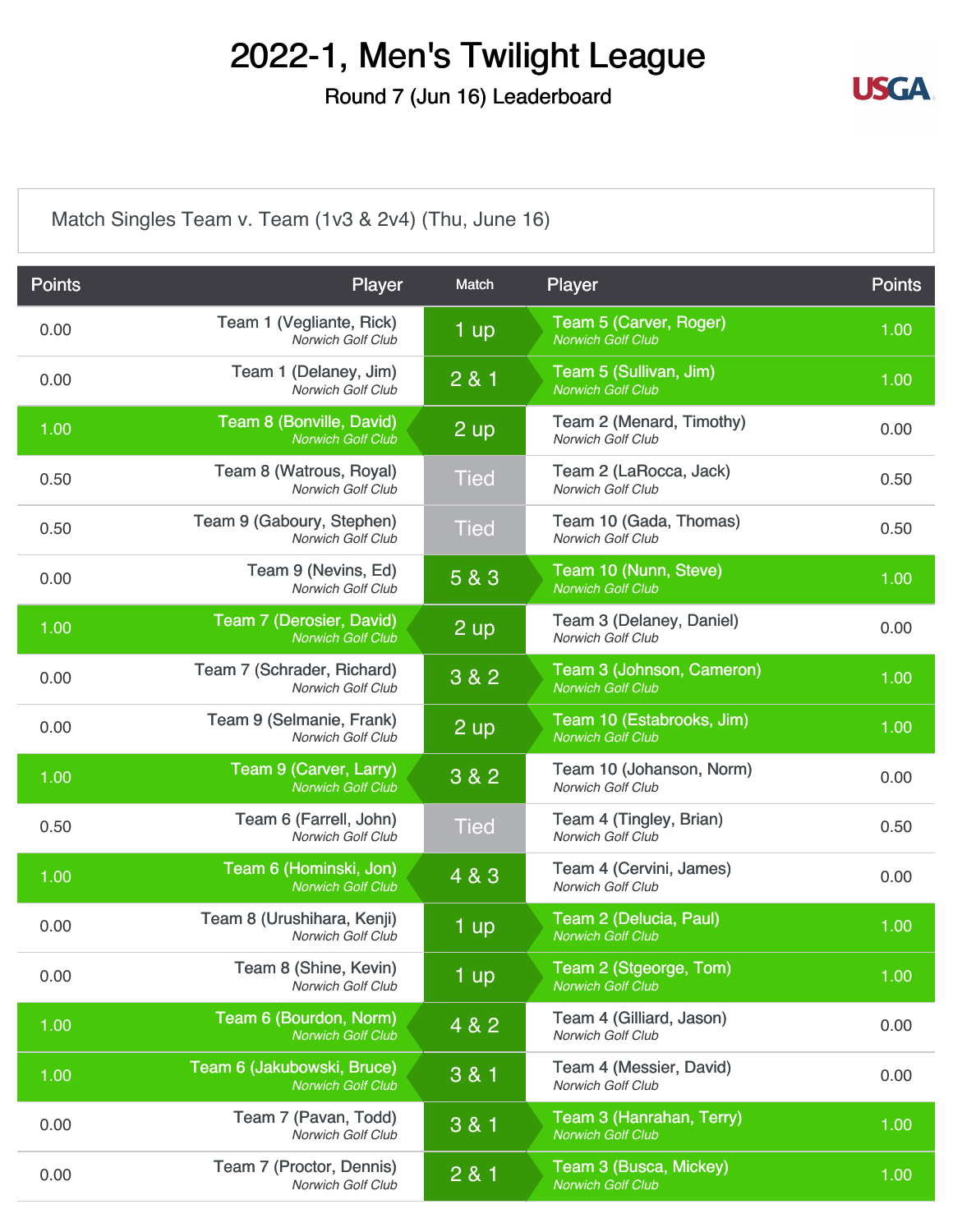Round 7 (Jun 16) Leaderboard



| 0.00                                 | Team 1 (Johnson, Scott)<br>Norwich Golf Club | 5 & 4 | Team 5 (Viveiros, David)<br><b>Norwich Golf Club</b> | 1.00 |
|--------------------------------------|----------------------------------------------|-------|------------------------------------------------------|------|
| 0.00                                 | Team 1 (Carroll, Joe)<br>Norwich Golf Club   | 1 up  | Team 5 (Records, Wayne)<br><b>Norwich Golf Club</b>  | 1.00 |
| <b>Total Points Allocated: 20.00</b> |                                              |       |                                                      |      |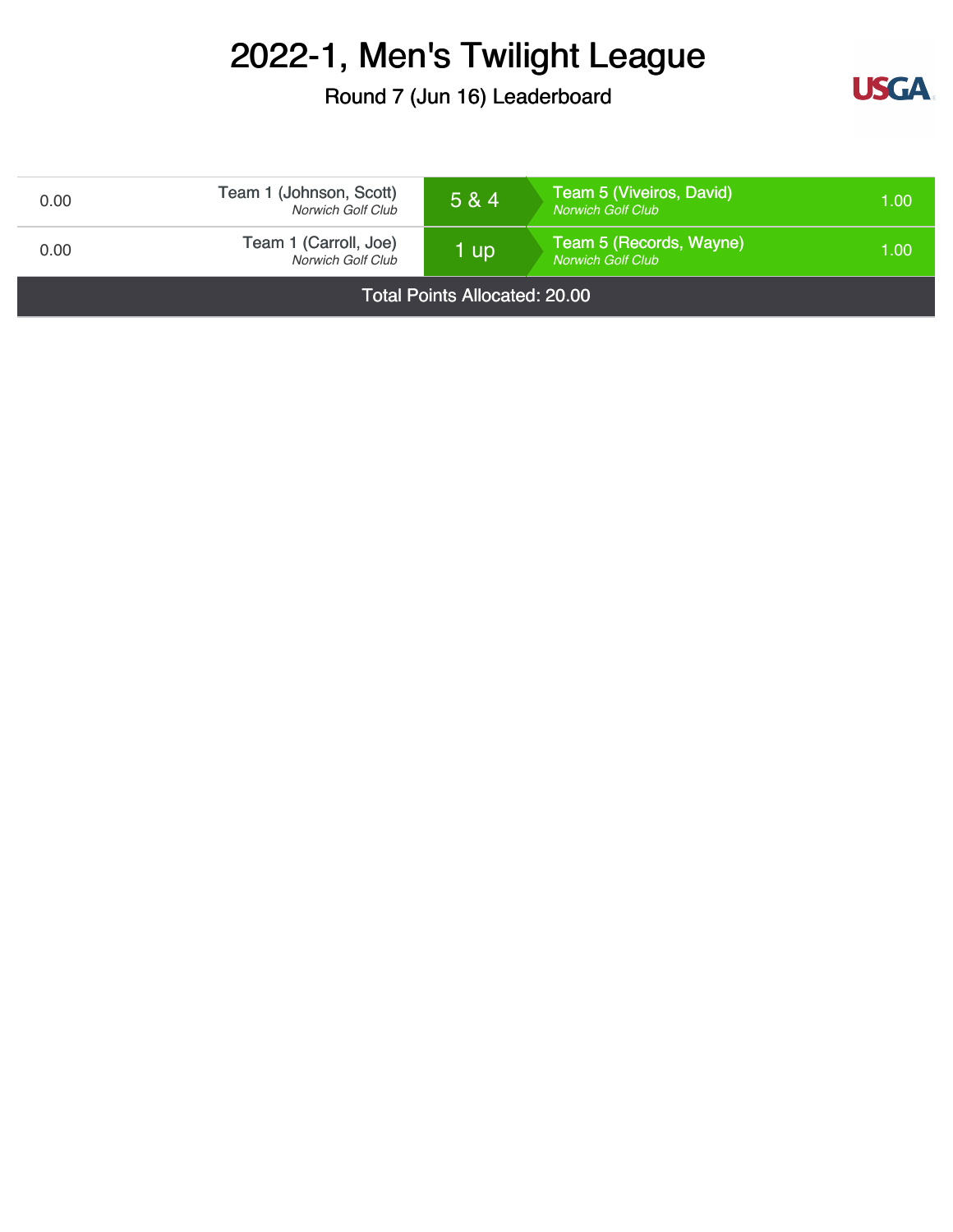#### Round 7 (Jun 16) Leaderboard



#### [FIRST & SECOND HALVES League Standings \(Points Won\)](https://static.golfgenius.com/v2tournaments/8326500939955471116?called_from=&round_index=7)

| <b>Palmer Flight</b>                           |                                        |               |  |  |
|------------------------------------------------|----------------------------------------|---------------|--|--|
| Pos.                                           | <b>Team</b>                            | <b>Points</b> |  |  |
| $\mathbf{1}$                                   | Team <sub>3</sub><br>Norwich Golf Club | 21.00         |  |  |
| $\overline{2}$                                 | Team <sub>7</sub><br>Norwich Golf Club | 19.50         |  |  |
| $\sqrt{3}$                                     | Team <sub>9</sub><br>Norwich Golf Club | 18.00         |  |  |
| $\overline{4}$                                 | Team <sub>5</sub><br>Norwich Golf Club | 16.50         |  |  |
| 5                                              | Team 1<br>Norwich Golf Club            | 11.50         |  |  |
| Nicholas Flight                                |                                        |               |  |  |
| Pos.                                           | <b>Team</b>                            | <b>Points</b> |  |  |
| $\mathbf{1}$                                   | Team <sub>2</sub><br>Norwich Golf Club | 27.50         |  |  |
| 2                                              | Team <sub>8</sub><br>Norwich Golf Club | 25.00         |  |  |
| $\mathfrak{S}$                                 | Team 4<br>Norwich Golf Club            | 24.50         |  |  |
| $\overline{4}$                                 | Team <sub>6</sub><br>Norwich Golf Club | 23.50         |  |  |
| 5                                              | Team 10<br>Norwich Golf Club           | 20.00         |  |  |
| Total Points in Individual Tournaments: 207.00 |                                        |               |  |  |